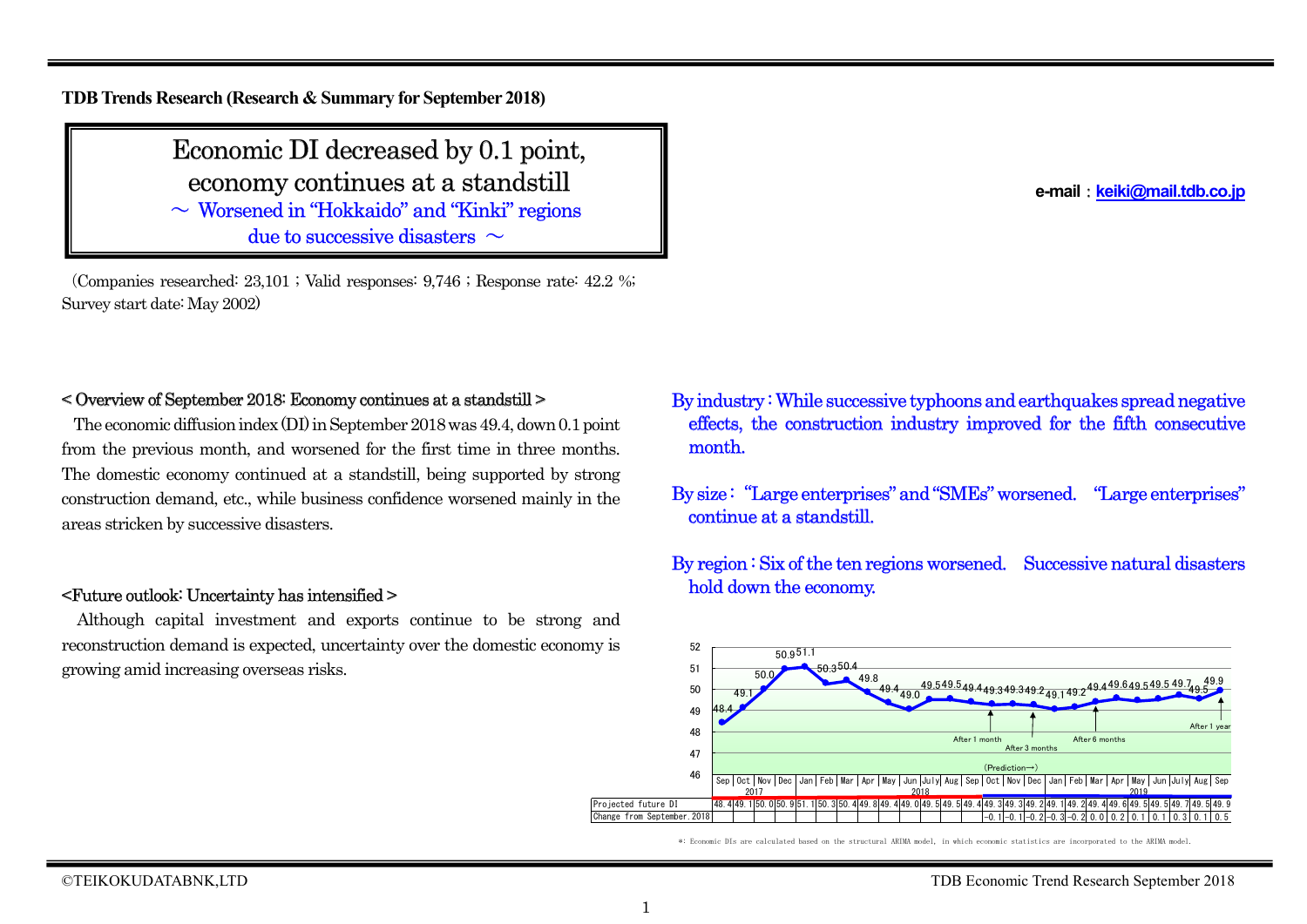|                                  |                                                                |          |        |          |          | Sep-17 Oct-17 Nov-17 Dec-17 Jan-18 Feb-18 Mar-18 Apr-18 May-18 Jun-18 Jul-18 Aug-18 Sep-18 |      |      |                                                         |      |      |      |      |          | <b>REALIO</b> LO LITE<br>PrFDious<br>Month |
|----------------------------------|----------------------------------------------------------------|----------|--------|----------|----------|--------------------------------------------------------------------------------------------|------|------|---------------------------------------------------------|------|------|------|------|----------|--------------------------------------------|
| Total<br>48.4                    |                                                                |          | 49.1   | 50.0     | 50.9     | 51.1                                                                                       | 50.3 | 50.4 | 49.8                                                    | 49.4 | 49.0 | 49.5 | 49.5 | 49.4     | $\triangle$ 0.1                            |
|                                  | Large Firms                                                    | 51.3     | 51.6   | 52.1     | 53.0     | 53.2                                                                                       | 52.2 | 52.5 | 52.2                                                    | 51.6 | 51.3 | 51.8 | 51.6 | 51.4     | $\triangle$ 0.2                            |
|                                  | Small to Medium-sized Firms                                    | 47.7     | 48.5   | 49.4     | 50.4     | 50.5                                                                                       | 49.8 | 49.9 | 49.3                                                    | 48.8 | 48.5 | 48.9 | 49.0 | 48.9     | $\triangle$ 0.1                            |
|                                  | Micro Firms                                                    | 46.7     | 47.6   | 48.7     | 49.8     | 49.6                                                                                       | 49.0 | 49.2 | 48.1                                                    | 48.1 | 47.6 | 48.1 | 48.4 | 48.4     | 0.0                                        |
|                                  |                                                                | $Sep-17$ | Oct·17 | $Nov-17$ | $Dec-17$ | $Jan-18$                                                                                   |      |      | Feb 18 Mar 18 Apr 18 May 18 Jun 18 Jul 18 Aug 18 Sep 18 |      |      |      |      |          | Ratio to the<br>PrFDious<br>Month          |
| Agriculture, Forestry, Fisheries |                                                                | 45.6     | 47.5   | 46.7     | 49.2     | 47.1                                                                                       | 45.5 | 44.4 | 43.5                                                    | 44.2 | 43.3 | 43.4 | 45.7 | 43.8     | $\blacktriangle$ 1.9                       |
| Finance                          |                                                                | 48.0     | 47.9   | 49.0     | 48.9     | 49.6                                                                                       | 48.0 | 50.3 | 49.4                                                    | 47.8 | 47.2 | 49.5 | 47.5 | 48.5     | 1.0                                        |
| $\rm Construction$               |                                                                | 51.7     | 52.7   | 53.7     | 54.2     | 54.0                                                                                       | 53.4 | 52.9 | 51.4                                                    | 51.8 | 51.9 | 52.8 | 53.1 | 53.8     | 0.7                                        |
| Real Estate                      |                                                                | 49.9     | 50.9   | 50.3     | 51.3     | 52.3                                                                                       | 52.1 | 53.1 | 50.9                                                    | 51.0 | 51.1 | 50.5 | 51.1 | 50.7     | ▲<br>0.4                                   |
|                                  | Food, BEWerages, Livestock Feed                                | 43.0     | 42.8   | 42.9     | 44.8     | 44.0                                                                                       | 43.2 | 41.9 | 42.9                                                    | 43.4 | 43.2 | 43.1 | 43.3 | 42.9     | 40.4                                       |
|                                  | Textile, Textile Products, Clothing                            | 37.7     | 38.6   | 39.6     | 42.0     | 39.1                                                                                       | 41.3 | 42.4 | 42.4                                                    | 42.7 | 42.8 | 42.1 | 41.8 | 41.9     | 0.1                                        |
|                                  | Construction Materials, Furniture,                             | 45.6     | 47.0   | 46.8     | 48.0     | 46.8                                                                                       | 46.2 | 46.3 | 45.7                                                    | 45.8 | 45.9 | 46.6 | 45.6 | 45.2     | 40.4                                       |
|                                  | Ceramics, Stone and Clay Products                              |          |        |          |          |                                                                                            |      |      |                                                         |      |      |      |      |          |                                            |
|                                  | Pulp, Paper and Paper Products                                 | 44.4     | 46.6   | 45.6     | 48.7     | 46.6                                                                                       | 44.1 | 45.8 | 46.3                                                    | 43.1 | 45.2 | 44.5 | 44.5 | 45.4     | 0.9                                        |
|                                  | Publishing, Printing                                           | 36.4     | 35.7   | 35.4     | 35.8     | 36.4                                                                                       | 37.4 | 37.1 | 36.2                                                    | 36.3 | 33.7 | 35.0 | 33.8 | 34.6     | 0.8                                        |
| Manufacturing                    | Chemical                                                       | 51.8     | 52.5   | 53.3     | 54.1     | 53.9                                                                                       | 53.2 | 53.8 | 52.3                                                    | 51.8 | 51.6 | 52.2 | 51.3 | 51.4     | 0.1                                        |
|                                  | Steel, Nonferrous Metals, Mining                               | 53.0     | 54.3   | 56.6     | 56.3     | 57.6                                                                                       | 55.6 | 55.6 | 53.7                                                    | 53.5 | 53.3 | 54.1 | 54.2 | 52.8     | $\blacktriangle$ 1.4                       |
|                                  | General Machinery                                              | 57.2     | 59.3   | 59.3     | 60.8     | 62.4                                                                                       | 62.0 | 61.2 | 60.9                                                    | 60.6 | 60.3 | 60.7 | 59.9 | 59.1     | 40.8                                       |
|                                  | Electrical Machinery                                           | 52.2     | 53.7   | 54.5     | 55.7     | 56.9                                                                                       | 56.5 | 54.8 | 54.9                                                    | 53.4 | 53.4 | 52.8 | 52.0 | 53.3     | 1.3                                        |
|                                  | Transportation Machinery, Equipment                            | 54.8     | 54.2   | 58.6     | 56.9     | 57.9                                                                                       | 56.6 | 59.8 | 57.6                                                    | 58.4 | 57.3 | 56.6 | 58.7 | 58.3     | 40.4                                       |
|                                  | Precision Machinery,                                           | 51.5     | 53.2   | 55.1     | 54.7     | 57.4                                                                                       | 56.2 | 54.8 | 57.5                                                    | 56.6 | 57.2 | 55.1 | 54.8 | 54.3     | 40.5                                       |
|                                  | Medical Instruments and Equipment                              |          |        |          |          |                                                                                            |      |      |                                                         |      |      |      |      |          |                                            |
|                                  | Other<br>Total                                                 | 41.6     | 39.6   | 40.9     | 42.6     | 43.4                                                                                       | 43.1 | 43.8 | 43.2                                                    | 44.3 | 42.5 | 41.5 | 40.7 | 42.6     | 1.9                                        |
|                                  |                                                                | 49.4     | 50.3   | 51.2     | 52.1     | 52.6                                                                                       | 51.9 | 51.6 | 51.0                                                    | 50.8 | 50.4 | 50.6 | 50.2 | 50.0     | $\triangle$ 0.2                            |
|                                  | Food, BEWerages                                                | 41.6     | 41.1   | 42.4     | 43.5     | 42.9                                                                                       | 42.1 | 43.0 | 42.9                                                    | 42.8 | 42.4 | 40.9 | 41.9 | 41.3     | $\triangle$ 0.6                            |
|                                  | Textile, Textile Products, Clothing<br>Construction Materials. | 35.3     | 35.4   | 36.1     | 37.4     | 37.2                                                                                       | 35.5 | 37.2 | 37.2                                                    | 36.8 | 37.3 | 35.9 | 37.3 | 35.1     | $\blacktriangle$ 2.2                       |
|                                  | Furniture, Ceramics,                                           | 44.0     | 44.2   | 45.1     | 46.7     | 46.2                                                                                       | 44.9 | 44.7 | 45.0                                                    | 43.3 | 44.4 | 44.8 | 44.2 | 44.8     | 0.6                                        |
|                                  | Stone and Clay Products                                        |          |        |          |          |                                                                                            |      |      |                                                         |      |      |      |      |          |                                            |
| Wholesale                        | Paper Products, Stationery, Books                              | 38.8     | 38.4   | 38.9     | 38.4     | 37.6                                                                                       | 34.9 | 36.8 | 38.0                                                    | 37.5 | 36.2 | 35.4 | 36.6 | 36.9     | 0.3                                        |
|                                  | Chemical                                                       | 47.5     | 48.1   | 48.6     | 50.7     | 49.7                                                                                       | 49.0 | 49.1 | 49.1                                                    | 49.1 | 46.8 | 48.9 | 48.1 | 47.1     | $\blacktriangle$ 1.0                       |
|                                  | Recycled Resources                                             | 52.4     | 51.6   | 57.8     | 58.3     | 56.2                                                                                       | 51.0 | 51.9 | 49.5                                                    | 46.6 | 50.6 | 48.2 | 51.2 | 47.8     | 3,4<br>▲                                   |
|                                  | Steel, Nonferrous Metals,<br>Mining Products                   | 46.2     | 49.5   | 50.5     | 52.3     | 53.1                                                                                       | 51.9 | 50.8 | 49.7                                                    | 48.2 | 47.8 | 48.0 | 50.3 | 49.2     | $\blacktriangle$ 1.1                       |
|                                  |                                                                |          |        |          |          |                                                                                            |      |      |                                                         |      |      |      |      |          |                                            |
|                                  | Machinery, Equipment                                           | 48.5     | 49.3   | 50.9     | 52.1     | 52.3                                                                                       | 51.4 | 51.8 | 51.1                                                    | 50.6 | 50.0 | 50.9 | 51.0 | 50.2     | 40.8                                       |
|                                  | Other<br>Total                                                 | 42.0     | 42.0   | 42.7     | 43.7     | 43.9                                                                                       | 42.8 | 43.8 | 45.4                                                    | 43.4 | 43.3 | 43.2 | 42.4 | 42.4     | 0.0                                        |
|                                  | 44.8                                                           | 45.5     | 46.5   | 47.9     | 47.8     | 46.6                                                                                       | 47.1 | 47.0 | 46.1                                                    | 45.7 | 45.9 | 46.3 | 45.6 | 0.7<br>▲ |                                            |

# Economic Diffusion Index (Economic DI)1/2

 $\Gamma$  ratio to the  $\Gamma$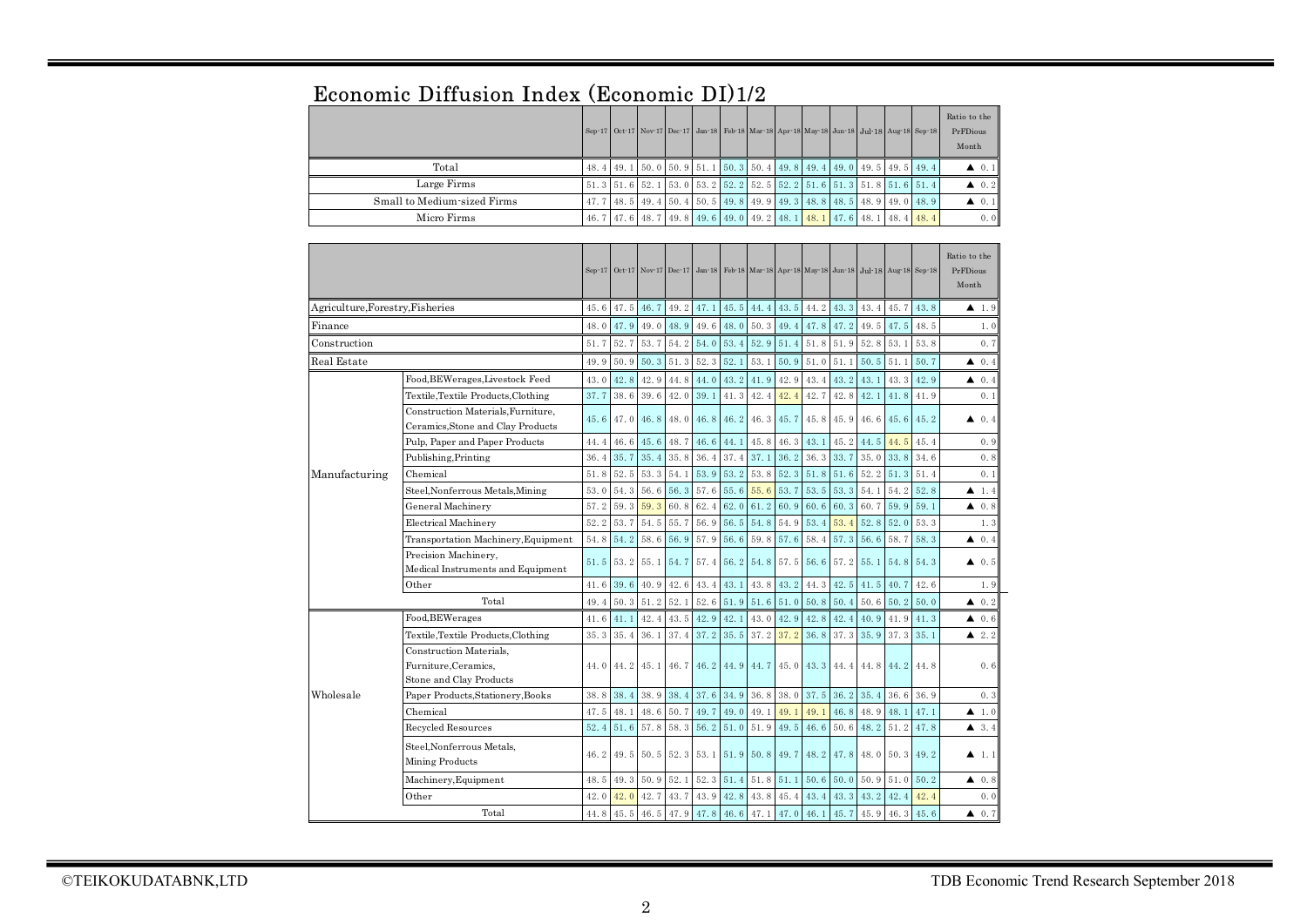|             |                                                                         | $Sep-17$ | $Oct-17$ | Nov 17 Dec 17 |      | $Jan-18$ |      |      |      |      |      | Feb 18 Mar 18 Apr 18 May 18 Jun 18 Jul 18 Aug 18 Sep 18 |      |      | Ratio to the<br>PrFDious<br>Month |
|-------------|-------------------------------------------------------------------------|----------|----------|---------------|------|----------|------|------|------|------|------|---------------------------------------------------------|------|------|-----------------------------------|
|             | Food, BEWerages                                                         | 44.4     | 42.1     | 45.2          | 45.3 | 44.1     | 45.6 | 46.1 | 47.4 | 45.7 | 45.2 | 44.5                                                    | 45.3 | 45.7 | 0.4                               |
|             | Textile, Textile Products, Clothing                                     | 34.4     | 37.5     | 32.7          | 35.6 | 41.0     | 38.2 | 37.3 | 38.9 | 36.7 | 32.1 | 34.6                                                    | 32.7 | 30.6 | 2.1<br>▲                          |
|             | Drugs, Sundries                                                         | 44.2     | 44.9     | 46.2          | 44.4 | 46.4     | 45.7 | 47.2 | 44.9 | 47.1 | 42.9 | 41.0                                                    | 41.3 | 40.2 | 1.1<br>▲                          |
|             | Furniture                                                               | 41.7     | 40.9     | 45.0          | 40.7 | 43.9     | 35.2 | 35.0 | 36.7 | 35.2 | 38.3 | 38.3                                                    | 37.0 | 37.0 | 0.0                               |
| Retail      | Electrical Household Appliances,<br>Information Machinery and Equipment | 40.2     | 43.9     | 43.9          | 47.7 | 41.9     | 40.4 | 45.7 | 46.5 | 40.2 | 41.9 | 45.5                                                    | 43.7 | 42.8 | $\blacktriangle$ 0.9              |
|             | Motor Vehicles, Motor Vehicle Parts                                     | 46.2     | 45.3     | 45.6          | 44.2 | 49.2     | 47.8 | 48.3 | 48.2 | 43.5 | 42.9 | 45.0                                                    | 43.5 | 46.1 | 2.6                               |
|             | Special Merchandise                                                     | 39.7     | 39.6     | 38.8          | 41.5 | 41.9     | 42.5 | 42.9 | 41.0 | 39.7 | 39.7 | 40.7                                                    | 39.1 | 39.1 | 0.0                               |
|             | Various Merchandise                                                     | 45.7     | 46.3     | 45.7          | 46.4 | 46.9     | 46.0 | 47.5 | 49.6 | 44.1 | 44.2 | 48.2                                                    | 46.5 | 43.6 | 2.9<br>▲                          |
|             | Other                                                                   | 46.7     | 46.7     | 43.3          | 50.0 | 50.0     | 43.3 | 41.7 | 36.1 | 41.7 | 33.3 | 36.1                                                    | 40.5 | 38.9 | ▲<br>1.6                          |
|             | Total                                                                   | 42.2     | 42.4     | 42.4          | 43.4 | 44.3     | 43.8 | 44.8 | 44.6 | 42.0 | 41.3 | 42.7                                                    | 41.7 | 41.6 | 0.1<br>▲                          |
|             | Transportation, Warehousing                                             | 49.0     | 49.9     | 50.7          | 52.5 | 50.7     | 49.6 | 50.5 | 50.0 | 49.3 | 48.7 | 50.3                                                    | 50.3 | 49.5 | 0.8<br>▲                          |
|             | Restaurants                                                             | 45.2     | 45.1     | 42.9          | 44.9 | 45.2     | 43.6 | 44.2 | 44.7 | 45.0 | 42.5 | 42.7                                                    | 42.5 | 39.3 | 3.2<br>▲                          |
|             | Postal,Telecommunications                                               | 59.1     | 54.5     | 57.7          | 56.4 | 56.1     | 59.1 | 57.7 | 56.9 | 50.0 | 54.5 | 55.6                                                    | 55.0 | 56.1 | 1.1                               |
|             | Electricity, Gas, Water, Heat                                           | 57.1     | 58.3     | 59.5          | 54.2 | 60.4     | 58.3 | 61.1 | 54.2 | 56.3 | 57.4 | 56.3                                                    | 57.4 | 59.3 | 1.9                               |
|             | Leasing,Rentals                                                         | 52.0     | 54.2     | 54.9          | 55.9 | 56.9     | 56.0 | 56.0 | 55.2 | 51.5 | 52.9 | 54.5                                                    | 54.2 | 55.9 | 1.7                               |
|             | Lodging, Hotels                                                         | 41.7     | 43.6     | 51.9          | 48.0 | 46.9     | 48.7 | 52.0 | 51.7 | 50.6 | 50.0 | 45.2                                                    | 46.6 | 43.6 | 3.0<br>▲                          |
|             | Recreation                                                              | 40.0     | 39.1     | 39.0          | 42.2 | 41.7     | 42.2 | 42.5 | 41.5 | 39.5 | 40.9 | 39.8                                                    | 40.0 | 39.9 | 0.1<br>▲                          |
|             | <b>Broadcasting</b>                                                     | 47.2     | 46.2     | 44.4          | 47.6 | 47.6     | 47.4 | 47.0 | 39.7 | 37.2 | 40.3 | 42.3                                                    | 38.5 | 41.7 | 3.2                               |
| Service     | Maintenance, Guarding, Testing                                          | 51.3     | 50.3     | 51.6          | 50.3 | 51.5     | 50.7 | 51.1 | 49.9 | 50.2 | 48.5 | 50.5                                                    | 52.3 | 51.8 | 0.5<br>▲                          |
|             | Advertising                                                             | 40.5     | 43.6     | 41.8          | 41.5 | 46.1     | 42.3 | 43.4 | 44.2 | 43.0 | 40.2 | 41.7                                                    | 41.4 | 42.3 | 0.9                               |
|             | Information                                                             | 57.2     | 57.9     | 57.6          | 58.4 | 59.4     | 58.8 | 58.6 | 59.4 | 58.4 | 58.8 | 58.7                                                    | 59.1 | 59.7 | 0.6                               |
|             | Labor Dispatching                                                       | 57.5     | 58.2     | 59.0          | 57.9 | 58.6     | 56.5 | 57.9 | 57.8 | 59.0 | 59.1 | 59.3                                                    | 59.2 | 58.0 | 1.2<br>▲                          |
|             | Special Services                                                        | 53.2     | 53.3     | 53.2          | 55.5 | 53.4     | 53.1 | 54.3 | 53.6 | 53.7 | 54.6 | 54.8                                                    | 55.3 | 53.9 | 1.4<br>▲                          |
|             | Medical.Welfare.Public Health                                           | 47.4     | 44.1     | 47.9          | 48.3 | 47.6     | 48.6 | 48.1 | 48.8 | 48.0 | 46.8 | 46.1                                                    | 48.2 | 48.3 | 0.1                               |
|             | Education                                                               | 41.7     | 41.0     | 40.5          | 42.4 | 45.1     | 41.7 | 44.2 | 42.4 | 42.8 | 40.6 | 42.6                                                    | 46.5 | 46.4 | 0.1<br>▲                          |
|             | Other                                                                   | 50.7     | 50.6     | 53.9          | 52.6 | 51.6     | 51.3 | 51.8 | 50.7 | 50.8 | 50.0 | 51.3                                                    | 50.2 | 51.6 | 1.4                               |
|             | Total                                                                   | 51.5     | 51.8     | 52.5          | 53.0 | 53.4     | 52.7 | 53.1 | 52.8 | 52.1 | 52.0 | 52.4                                                    | 52.8 | 52.9 | 0.1                               |
| Other       |                                                                         | 43.6     | 43.3     | 47.9          | 48.2 | 47.8     | 47.9 | 50.8 | 49.2 | 50.0 | 46.3 | 46.1                                                    | 45.0 | 46.3 | 1.3                               |
|             |                                                                         |          |          |               |      |          |      |      |      |      |      |                                                         |      |      |                                   |
|             |                                                                         | $Sep-17$ | Oct·17   | Nov-17 Dec-17 |      | $Jan-18$ |      |      |      |      |      | Feb 18 Mar 18 Apr 18 May 18 Jun 18 Jul 18 Aug 18 Sep 18 |      |      | Ratio to the<br>PrFDious<br>Month |
| Hokkaido    |                                                                         | 48.6     | 48.6     | 48.6          | 48.4 | 47.8     | 45.7 | 46.6 | 46.2 | 45.8 | 46.5 | 46.6                                                    | 47.5 | 44.3 | 3.2<br>▲                          |
| Tohoku      |                                                                         | 45.9     | 45.9     | 47.2          | 47.9 | 46.9     | 46.1 | 46.4 | 45.7 | 45.0 | 44.2 | 46.8                                                    | 46.6 | 46.4 | 0.2<br>▲                          |
| kitakanto   |                                                                         | 49.1     | 50.2     | 51.2          | 52.9 | 52.3     | 51.7 | 51.4 | 50.7 | 49.8 | 49.4 | 50.6                                                    | 50.0 | 50.0 | 0.0                               |
| minamikanto |                                                                         | 49.1     | 49.7     | 50.5          | 51.3 | 51.8     | 51.0 | 51.5 | 50.7 | 50.3 | 50.2 | 50.3                                                    | 50.0 | 50.4 | 0.4                               |
| Hokuriku    |                                                                         |          | 49.3     | 49.0          | 49.9 | 49.7     | 47.7 | 48.5 | 48.7 | 48.5 | 48.7 | 49.4                                                    | 49.8 | 49.3 | 0.5<br>▲                          |
|             | Tokai                                                                   | 49.2     | 50.0     | 51.2          | 52.5 | 52.6     | 52.5 | 52.3 | 51.9 | 51.9 | 50.9 | 51.6                                                    | 51.8 | 51.4 | 0.4<br>▲                          |
|             | Kinki                                                                   | 46.7     | 48.0     | 49.0          | 50.8 | 51.1     | 50.3 | 50.0 | 49.7 | 48.8 | 48.4 | 48.6                                                    | 49.4 | 48.9 | 0.5<br>▲                          |
|             | Chugoku                                                                 | 47.8     | 48.6     | 50.1          | 50.6 | 50.8     | 50.1 | 49.6 | 48.7 | 48.7 | 47.9 | 47.0                                                    | 47.1 | 48.0 | 0.9                               |
| Shikoku     |                                                                         | 48.5     | 48.2     | 48.5          | 49.0 | 49.4     | 48.5 | 48.4 | 48.2 | 47.8 | 47.2 | 47.5                                                    | 47.9 | 47.0 | 0.9<br>▲                          |

# Economic Diffusion Index (Economic DI)2/2

Kyushu

49.9  $\boxed{50.5}$   $\boxed{51.3}$   $\boxed{51.7}$   $\boxed{51.7}$   $\boxed{51.8}$   $\boxed{51.7}$   $\boxed{51.4}$   $\boxed{50.4}$   $\boxed{49.8}$   $\boxed{50.9}$   $\boxed{50.6}$   $\boxed{50.8}$  0.2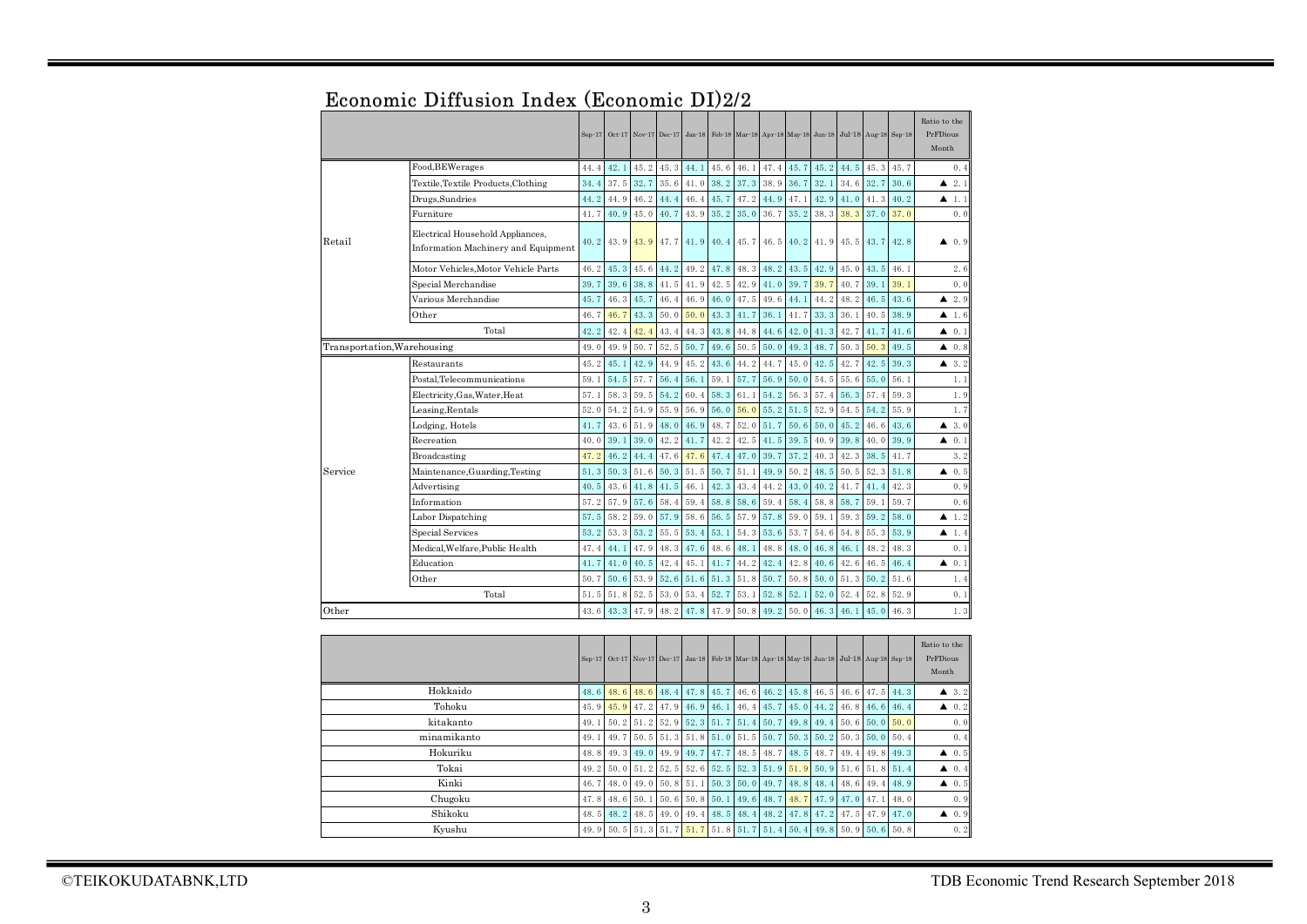# Appendix

# **1.Research Subjects(Companies Researched 23,101 ; Valid responses: 9,746 ; Response rate: 42.2%)**

#### Appendix

1.Region

| $\cdot$ $\cdot$ $\sigma$ |       |         |       |
|--------------------------|-------|---------|-------|
| Hokkaido                 | 514   | Tokai   | 1,080 |
| Tohoku                   | 612   | Kinki   | 1,614 |
| kitaKanto                | 731   | Chugoku | 551   |
| minamikanto              | 3.130 | Shikoku | 285   |
| Hokuriku                 | 533   | Kyushu  | 696   |
|                          |       | Total   | 9,746 |

#### 2.Industry (10 Industries 51 Lines of business)

| Agriculture, Forestry, Fisheries |                                                                      | 51    |                             | Food, Beverages                                                      | 69       |
|----------------------------------|----------------------------------------------------------------------|-------|-----------------------------|----------------------------------------------------------------------|----------|
| Finance                          |                                                                      | 124   |                             | Textile, Textile Products, Clothing                                  | 24       |
| Construction                     |                                                                      | 1,425 |                             | Drugs, Sundries                                                      | $\bf 22$ |
| Real Estate                      |                                                                      | 290   | Retail                      | Furniture                                                            | 9        |
|                                  | Food, Beverages, Livestock Feed                                      | 308   | 480                         | Electrical Household Appliances, Information Machinery and Equipment | 37       |
|                                  | Textile, Textile Products, Clothing                                  | 105   |                             | Motor Vehicles.Motor Vehicle Parts                                   | 60       |
|                                  | Construction Materials, Furniture, Ceramics, Stone and Clay Products | 215   |                             | Special Merchandise                                                  | 128      |
|                                  | Pulp, Paper and Paper Products                                       | 98    |                             | Various Merchandise                                                  | 47       |
|                                  | Publishing, Printing                                                 | 173   |                             | Others                                                               |          |
| Manufacturing<br>3,223           | Chemical                                                             | 398   | Transportation, Warehousing |                                                                      | 417      |
|                                  | Steel, Nonferrous Metals, Mining                                     | 468   |                             | Restaurants                                                          | 39       |
|                                  | General Machinery                                                    | 427   |                             | Telecommunications                                                   | 11       |
|                                  | <b>Electrical Machinery</b>                                          | 315   |                             | Electricity, Gas, Water, Heat                                        | 9        |
|                                  | Transportation Machinery, Equipment                                  | 96    |                             | Leasing, Rentals                                                     | 110      |
|                                  | Precision Machinery, Medical Instruments and Equipment               | 73    |                             | Lodging, Hotels                                                      | 26       |
|                                  | Others                                                               | 88    |                             | Recreation                                                           | 56       |
|                                  | Food, Beverages                                                      | 342   | Service                     | Broadcasting                                                         | 16       |
|                                  | Textile, Textile Products, Clothing                                  | 169   | 1,384                       | Maintenance, Guarding, Testing                                       | 156      |
|                                  | Construction Materials, Furniture, Ceramics, Stone and Clay Products | 317   |                             | Advertising                                                          | 104      |
| Wholesale                        | Paper Products, Stationery, Books                                    | 98    |                             | Information                                                          | 418      |
| 3,959                            | Chemical                                                             | 266   |                             | Labor Dispatching                                                    | 54       |
|                                  | Recycled Resources                                                   | 31    |                             | <b>Special Services</b>                                              | 240      |
|                                  | Steel, Nonferrous Metals, Mining Products                            | 295   |                             | Medical.Welfare.Public Health                                        | 99       |
|                                  | Machinery, Equipment                                                 | 870   |                             | Education                                                            | 23       |
|                                  | Others                                                               | 332   |                             | Others                                                               | 152      |
|                                  |                                                                      |       | Others                      |                                                                      | 40       |
|                                  |                                                                      |       |                             | Total                                                                | 9,746    |

3.Size

| ,,,,,,,                     |       |        |
|-----------------------------|-------|--------|
| Large Firms                 | 1.992 | 20.4%  |
| Small to Medium-sized Firms | 7.754 | 79.6%  |
| micro Firms                 | 2.536 | 26.0%  |
| Total                       | 9.746 | 100.0% |